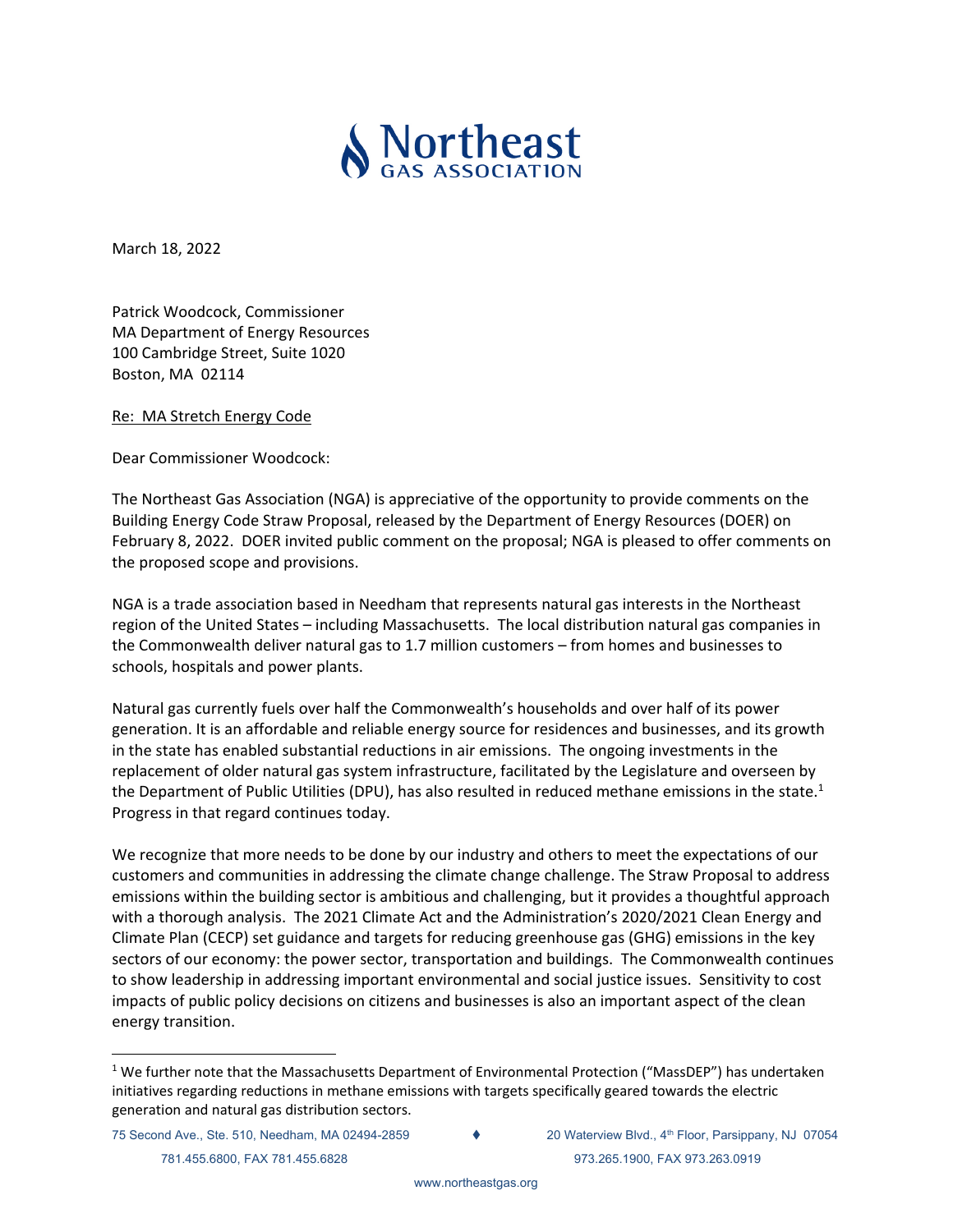The natural gas industry remains committed to being part of the solution to achieving a clean, reliable and affordable energy system. To that end, the natural gas utilities in the state are actively working to reduce the carbon content of their systems – through increased efficiency, the incorporation of renewable natural gas (RNG) and hydrogen, and through the replacement of older pipe components, such as cast-iron and bare steel. We are also looking at how to incorporate geothermal and heat electrification in areas where it benefits our customers and systems. On March 18<sup>th</sup>, each Massachusetts natural gas utility will be filing a "decarbonization plan" with the Department of Public Utilities under the DPU 20‐80 "future of gas" docket, along with a statewide plan for achieving net zero emissions by 2050. These plans demonstrate that the gas distribution utilities have an essential role to play in helping the Commonwealth reach its decarbonization goals equitably and affordably. We urge DOER to utilize the important data and analysis developed through DPU 20‐80 as you work to finalize the stretch energy code, and to leverage the gas utilities' plans and commitments to achieving net‐zero emissions to develop a stretch energy code that will complement the high‐value building sector decarbonization pathways outlined in the utilities' DPU 20‐80 filings.

In our comments below, we address some of the opportunities for continuing this progress, and emphasize the importance of affordability and reliability in the Commonwealth's future energy system. NGA maintains that natural gas has a continuing essential role in helping the Commonwealth advance along the path to a cleaner energy system that is also reliable and affordable.

# **Appropriate Emphasis on Energy Efficiency and Enhanced Building Envelope Investments**

The straw proposal emphasizes the importance of enhancing building efficiency and building envelope improvement, with options ranging from curtain walls to glazing to air systems. We agree.

Energy efficiency has been a key part of the Commonwealth's energy and environmental planning for decades, and has been a national success story. Massachusetts remains a leader in both electric and natural gas efficiency programs, and we believe that the state's continued emphasis on efficiency is critical to future progress. The most recent annual state efficiency study by ACEEE, released in February 2022, observes that Massachusetts spent the second-highest amount of all 50 states in gas efficiency program funding, behind only California, and spent the highest amount of any state in the nation in terms of dollars per residential customer. The commitment to these types of deep and sustaining efficiency investments help consumers save on their energy bills while also maximizing the effectiveness of the existing natural gas distribution system.

# **Optionality and not Prescription is Best Pathway for Most Efficient, Economic and Equitable Outcomes**

The straw proposal includes some optionality in future energy inputs to building development and does not prescribe only one energy source or one pathway. We agree with this approach. It will enable the best outcomes through innovation and the needed flexibility for communities, developers, businesses, and residents.

The proposed Home Energy Rating System (HERS) Index standard includes varying ratings for new electric heat buildings and for those incorporating fuels such as natural gas. The standard for fossil fuel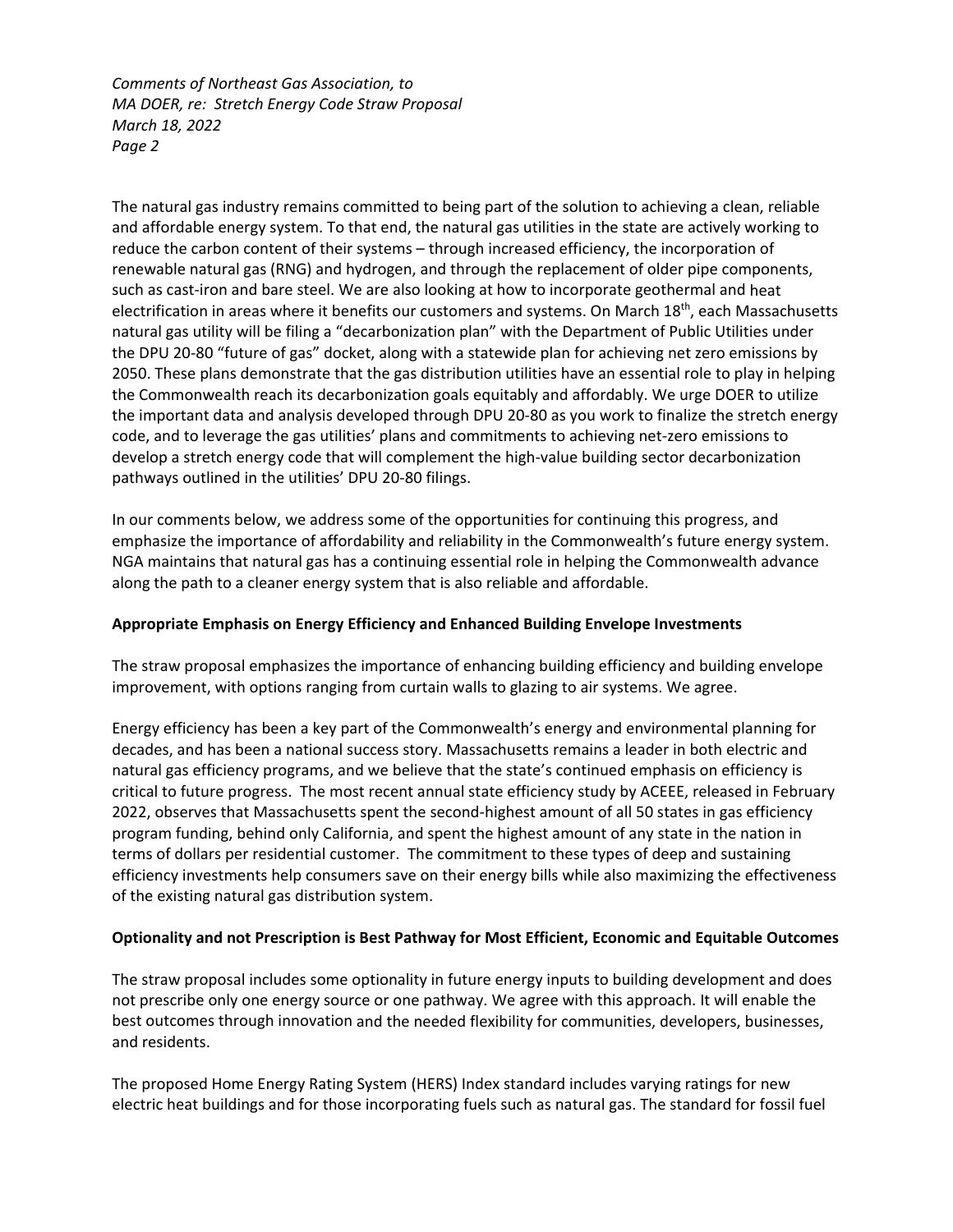structures allows for an offset that would include passive solar, and require "some combination of triple‐ glazed windows, improved insulation, better air sealing and heat recovery ventilation."

The builder community is best‐positioned in our view to offer specifics on the viability and economics of the various building construction options, but we are encouraged by the optionality in the proposal's approach.

DOER's outline of possible options that do not exclude energy sources offers the best pathway to innovation and cost‐effective solutions, and we support the proposal's emphasis on inclusion.

## **Importance of Energy Affordability and Economic Equity**

The Commonwealth has always rightly emphasized the importance of energy affordability in state energy policy. Natural gas has been and remains the lowest cost heating option for households in the Commonwealth, and going forward can help alleviate and/or mitigate economic burdens on residences and businesses in this era of energy transition.

We know that the Administration and the Legislature are sensitive to the cost implications of the energy transition. We appreciate this proposal's approach to seek to find a measured, achievable, practicable and cost‐sensitive analysis.

The natural gas industry remains committed to working with the state and all interested stakeholders on improving the energy and environmental performance of the building sector. At the same time, we urge the Administration and Legislature to remain sensitive to likely cost impacts to residents through limiting customer choice to only one potential heating source in the future. Natural gas has grown to be the largest energy source for home heating in the Commonwealth over the last decades, due to its lower cost and affordability, its reliability, and its strong environmental performance vis‐a‐vis other fossil fuels such as oil and propane. The U.S. Energy Information Administration (EIA), in its 2022 Annual Energy Outlook released on March 3, 2022, projects that natural gas is by far the most affordable residential energy source in New England throughout the forecast period (through 2050) (See Table 3.1 in reference case tables: https://www.eia.gov/outlooks/aeo/tables\_ref.php).

Several studies released by ACEEE in recent years identified value in converting homes heated with heating oil and propane to electricity, but find less benefit in converting natural gas homes, especially in colder climate regions. In 2018, ACEEE observed: "For the residential sector, recent ACEEE research has found that some applications (oil‐ and propane‐heated homes and homes in the South) can meet the criteria for beneficial electrification discussed above. For these applications it can make sense to electrify the next time a heating or cooling system or water heater needs to be replaced. But for many homes, electrification may not currently make sense and as a result, natural gas use will likely continue for decades, particularly in the North." Two years later, ACEEE concluded in a report on electrification efforts at the state level that "[i]n areas with high use of delivered fuels (fuel oil and propane), many programs target customers using these fuels because the economics of electrification in these situations are often better than when displacing natural gas."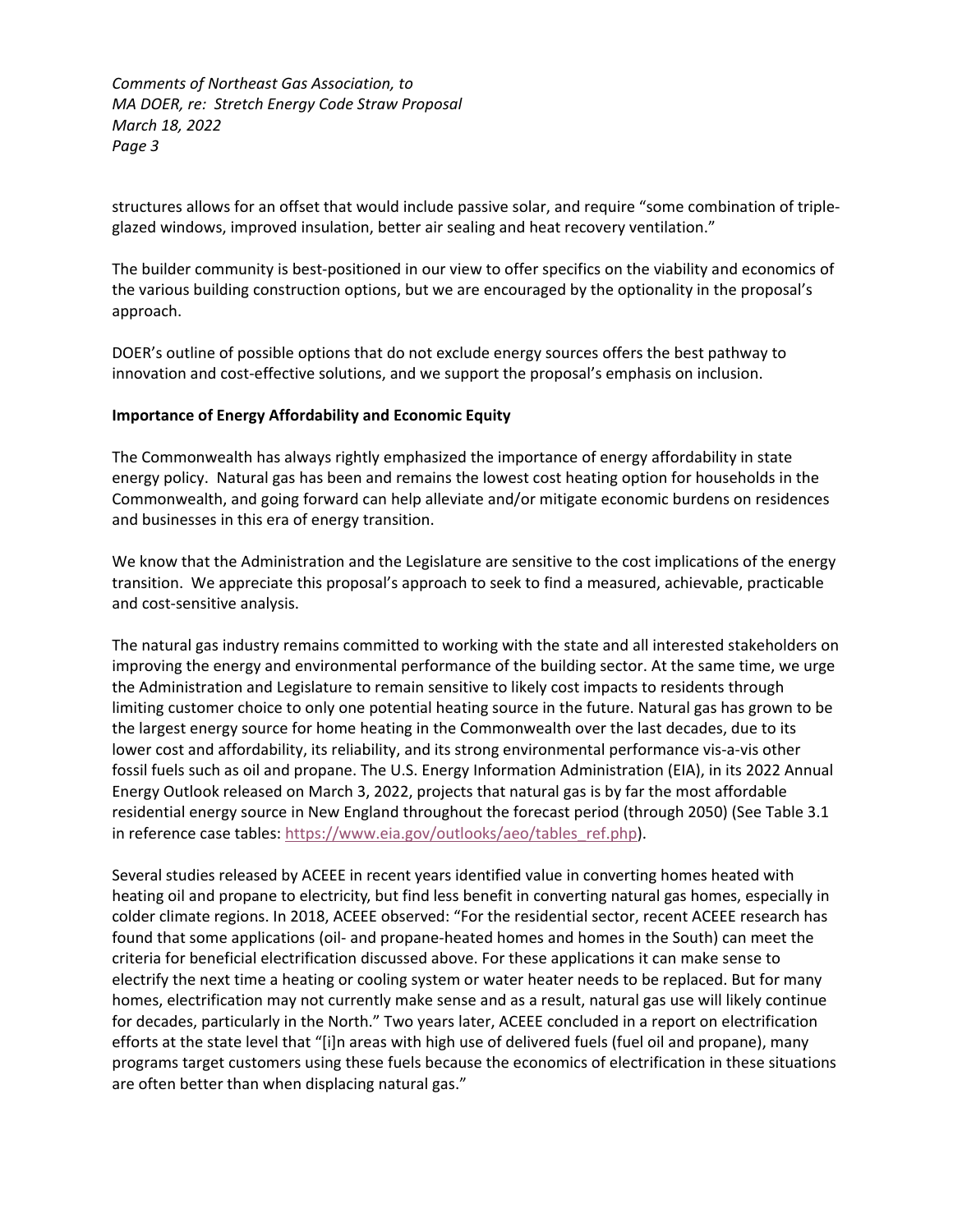We recognize the challenge and sense of responsibility faced by state government with these major sectoral transformations mandated in the Climate Act. All energy sectors need to meet the challenge to reduce emissions in their operations and processes and we in the natural gas industry recognize our responsibility as well.

## **Natural Gas and the Power Sector in New England: On the Pathway to Net Zero**

In its February presentation on the straw proposal, DOER noted that "a building becomes net zero when [the] MA electric grid is net zero."

Currently the MA electric grid is over 60% natural gas (see U.S. EIA Massachusetts state profile page: https://www.eia.gov/beta/states/states/ma/overview ).

As the Commonwealth looks to dramatically reduce the use of natural gas in power generation, it is important in our view to reflect on the values that natural gas brings to the state and regional power system.

The comparative advantages of natural gas power generation include higher efficiency, lower heat rate, and reduced air pollutant emissions compared to other fossil fuels.

The rise in natural gas use in power generation has led to lower air emissions, from sulfur dioxide to carbon dioxide. In November 2020, U.S. EIA noted: "U.S. electric power sector emissions have fallen 33 percent from their peak in 2007 because less electricity has been generated from coal and more electricity has been generated from natural gas (which emits less  $CO<sub>2</sub>$  when combusted) and non-carbon sources."

At the regional level, the same dynamic is in play. ISO-NE reports that since 2001, emissions from power plants in New England have declined by 99 percent for sulfur dioxide ( $SO<sub>2</sub>$ ), 78 percent for nitrogen oxides ( $NO_x$ ), and 42 percent for  $CO_2$ .

As other fuel sources have retired from the regional grid in recent years, including nuclear, coal and oil, natural gas has increased its share, supporting overall system reliability. In Massachusetts, several new gas generation units have come online in recent years, including: (1) the 674 MW Salem Harbor station in Salem (June 2018); (2) the 333 MW single‐cycle unit added to NRG's Canal 3 Generating Station in Sandwich (June 2019); and (3) the 200 MW peaker at Exelon's plant in Medway (June 2019). These plants help the state and region in ensuring a stable, affordable and lower‐carbon electric system.

As the state moves to more broadly deployed strategic electrification, the electricity being drawn up will likely be generated by natural gas‐fired generating facilities for many years to come. The availability of natural gas generation provides a secure foundation for the power grid as its transformation unfolds.

### **Note on Continued Progress in Reducing Methane Emissions in the Natural Gas Sector**